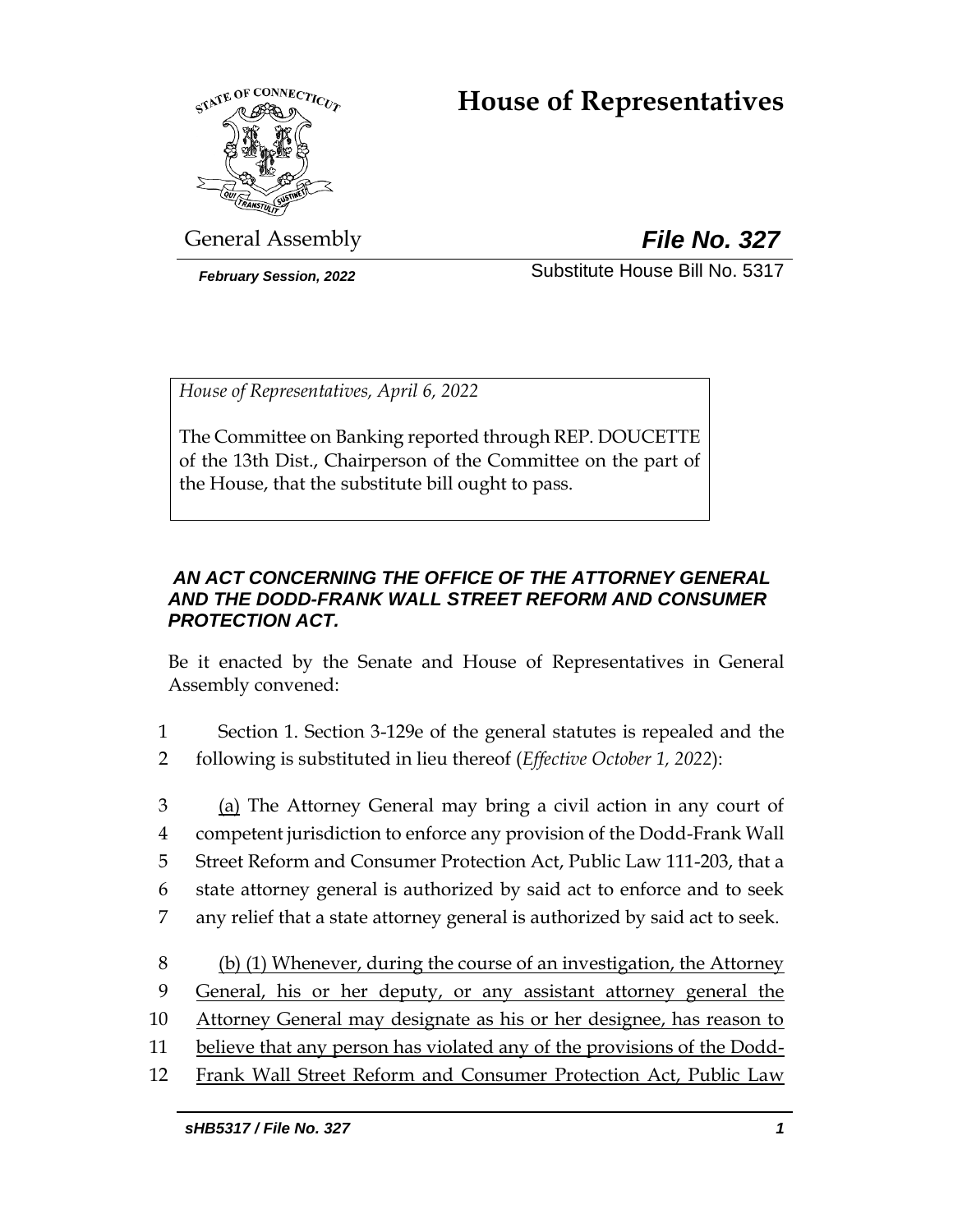111-203, that a state attorney general is authorized by said act to enforce, within this state, the Attorney General or such designee may, prior to instituting any action or proceeding against such person, issue in writing and cause to be served upon any person within or outside the state, by subpoena or subpoena duces tecum, a demand requiring such person to (A) submit to the Attorney General or such designee any documentary material, (B) appear before the Attorney General or such designee and give testimony within or outside the state, or (C) respond to written interrogatories as to any matters relevant to the scope of the 22 alleged violation. For the purposes of this subsection, "documentary material" includes, but is not limited to, any information in a written, recorded or electronic form. (2) Any subpoena for documentary material issued under this subsection shall (A) state the nature of the alleged violation, (B) describe the class or classes of documentary material to be reproduced thereunder with such definiteness and certainty as to be accurately defined, and (C) prescribe a date that would allow a reasonable time to respond. All testimony taken in accordance with an action or proceeding brought under this section shall be under oath and a written transcript shall be made of the same, a copy of which shall be furnished to such person appearing, and shall not be available for public disclosure. All written interrogatories shall prescribe a return date that would allow a reasonable time to respond, which responses shall be under oath and not be available for public disclosure. No subpoena issued under this subsection shall require the submission of that portion of any documentary material, testimony or responses to interrogatories that would be privileged or precluded from disclosure if demanded in a grand jury investigation. (3) Service of subpoenas ad testificandum, subpoenas duces tecum, notices of deposition and written interrogatories, as provided in this subsection, may be made: (A) By personal service or service at the usual place of abode, (B) through a registered agent, or (C) by registered or certified mail, return receipt requested, a duly executed copy thereof addressed to the person to be served at such person's principal place of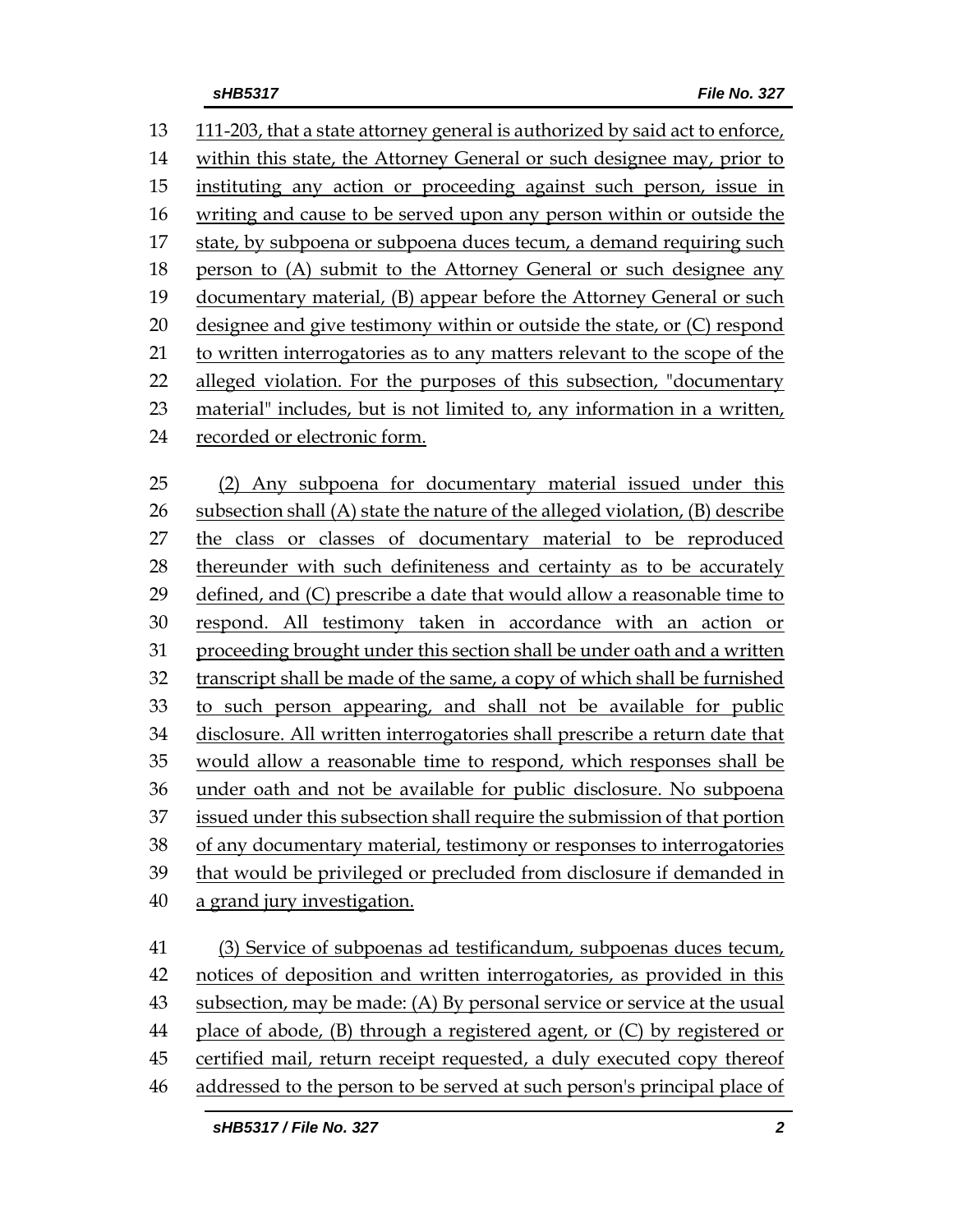business in this state, or, if such person has no principal place of business in this state, at such person's principal office or such person's residence.

 (4) All documentary material and responses to interrogatories furnished to, and all transcripts of testimony taken by, the Attorney General or such designee, pursuant to a subpoena issued under this subsection or voluntarily, and all information obtained, collected or prepared in connection with an investigation conducted pursuant to this subsection, including the identity of the person furnishing such documentary information or testimony, shall be held in the custody of the Attorney General or such designee, and shall not be available to the public or be subject to inspection or disclosure under the Freedom of Information Act, as defined in section 1-200. Any documentary material furnished to the Attorney General or such designee shall be returned to the person furnishing such documentary material, or erased if furnished in electronic format, upon the termination of the Attorney General's investigation or final determination of any action or proceeding commenced thereunder. Except as prohibited by applicable court order, nothing in this subsection shall prohibit a person upon whom a subpoena has been served from disclosing the existence of such subpoena or any information such person furnishes in response to such

subpoena.

 (5) Notwithstanding the prohibition against public disclosure of documentary material and other information provided in this subsection, any confidential material may be used by the Attorney General or such designee, in connection with the taking of oral testimony conducted pursuant to this subsection, when the Attorney General or such designee, reasonably determines that it is necessary to disclose such confidential material to a person providing oral testimony in order to adduce evidence of a suspected violation of a provision of the Dodd-Frank Wall Street Reform and Consumer Protection Act, Public Law 111-203, that a state attorney general is authorized by said act to enforce, and reasonably believes that the person providing any such oral testimony: (A) Is an author or recipient of the confidential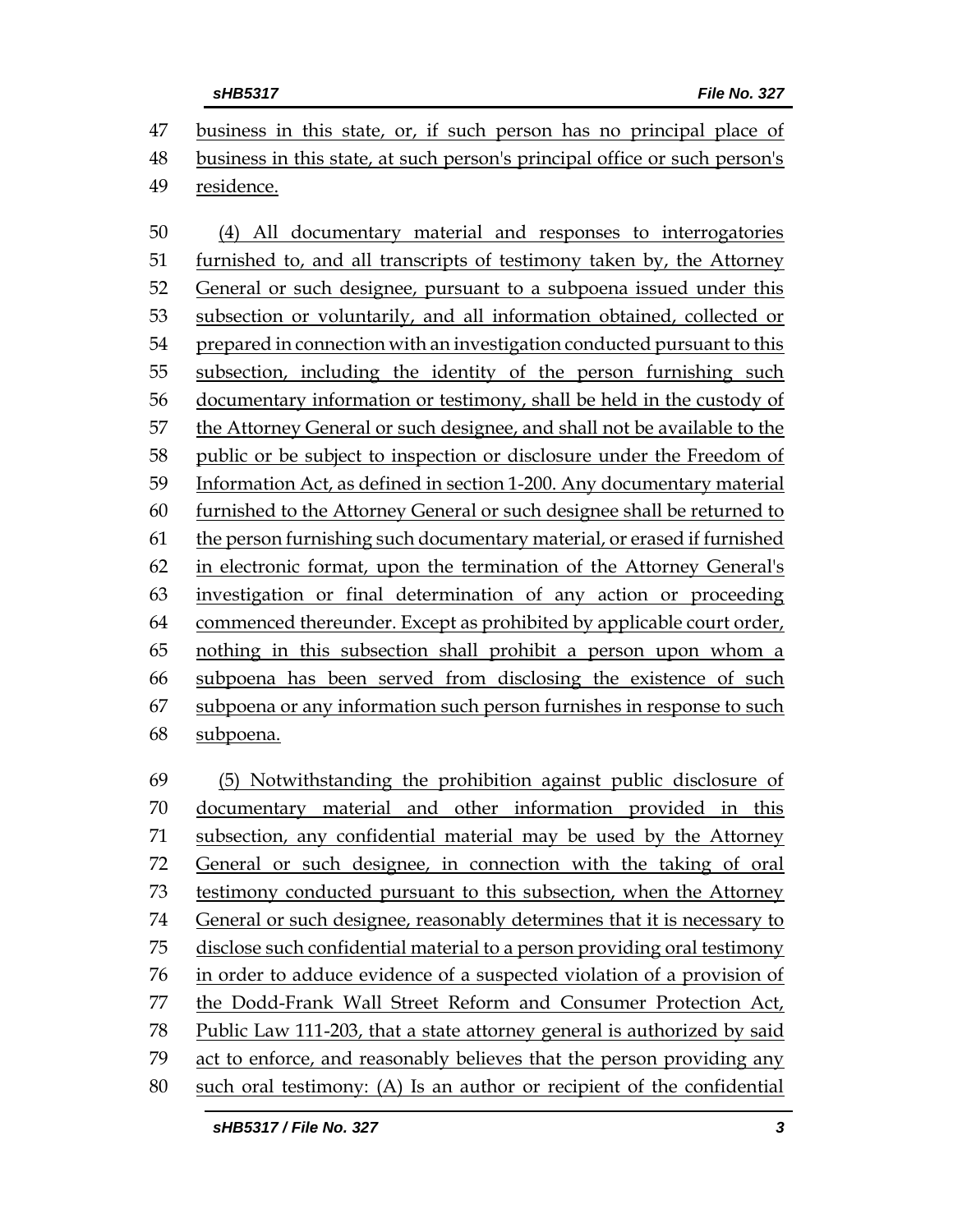material, (B) has read the confidential material, or (C) is otherwise aware of the substance of the confidential material. No copy or original of the confidential material described or shown to a person providing oral testimony pursuant to this subsection shall be retained by such person. For purposes of this subsection, "confidential material" means documentary material, responses to interrogatories or written transcripts of oral testimony, or copies thereof, or other information produced pursuant to a subpoena issued under this subsection. (6) The Attorney General or such designee, may, without waiving any privilege, disclose any confidential material described in this subsection for any appropriate supervisory, governmental, law enforcement or other public purpose, including, but not limited to, a civil action brought pursuant to subsection (a) of this section, and may cooperate with officials of the federal government, the state and other states, including, but not limited to, the sharing and disclosure of information and evidence obtained pursuant to a subpoena issued under this subsection. Any such disclosure shall be made under safeguards designed to prevent further dissemination of such confidential material. In any proceeding before a court, the court may issue a protective order in appropriate circumstances to protect the confidentiality of any such confidential material and order that any such confidential material on file with the court or filed in connection with the court proceeding be sealed and that the public be excluded from any portion of the proceeding at which any such confidential material is disclosed. (7) In the event any person refuses to comply with or obey, or otherwise fails to comply with or obey, a subpoena served in accordance with the provisions of this subsection, the Attorney General or such designee, may apply (A) to the superior court for the judicial district of Hartford for compliance, which court may, upon notice to such person, issue an order requiring such compliance, which shall be served upon such person, and (B) to the superior court for the judicial district of

 Hartford for an order, which court may, after notice to such person and hearing thereon, issue an order requiring payment to the state of a civil

penalty of not more than ten thousand dollars.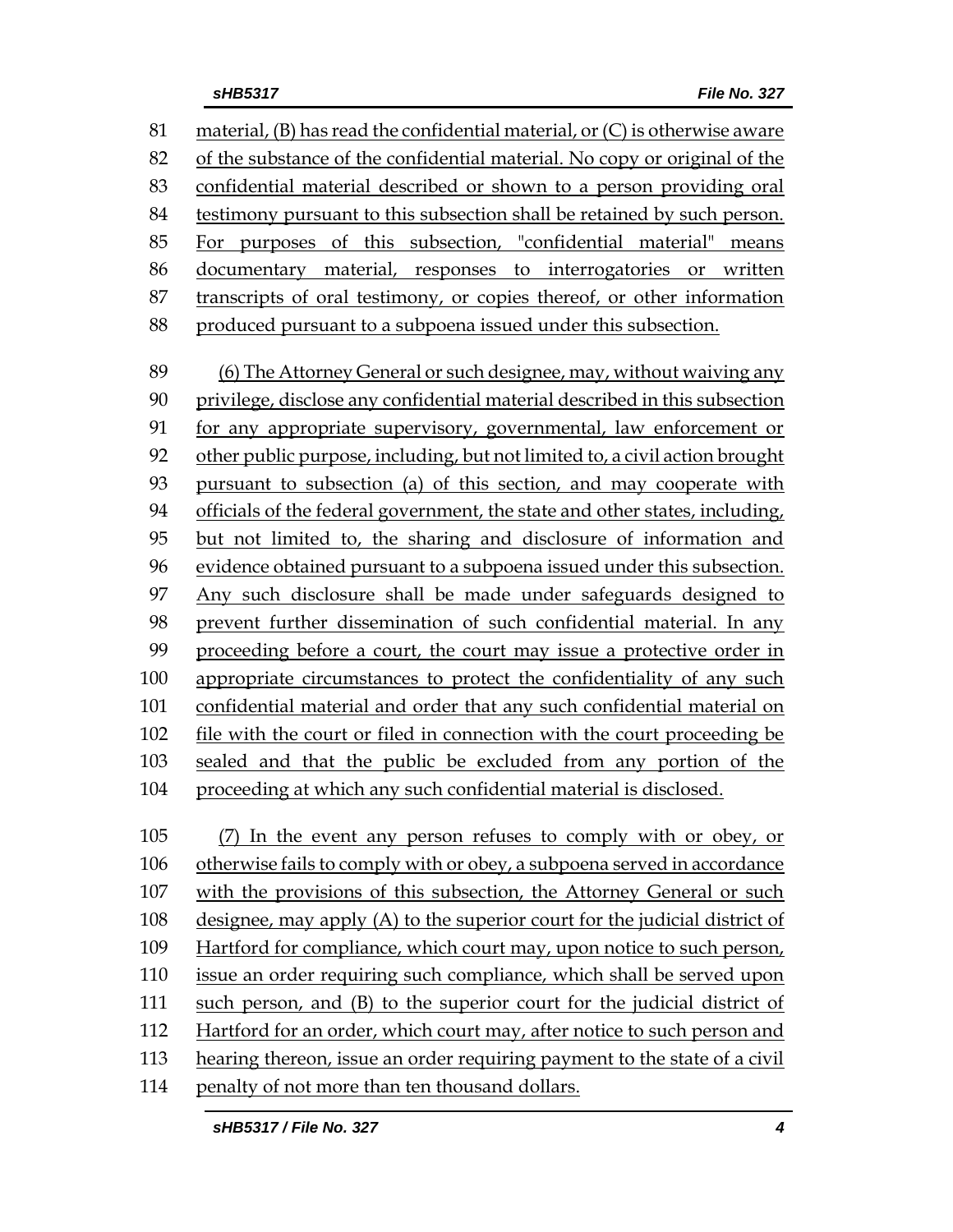|     | sHB5317                                                                                                                              |                 | File No. 327 |
|-----|--------------------------------------------------------------------------------------------------------------------------------------|-----------------|--------------|
| 115 | (8) The Attorney General's power of subpoena and investigation                                                                       |                 |              |
| 116 | under this subsection shall not abate or terminate as to any person by                                                               |                 |              |
| 117 | reason of any civil action or proceeding brought by the Attorney                                                                     |                 |              |
| 118 | General under this section.                                                                                                          |                 |              |
| 119 | (9) Notwithstanding any provision of this section, nothing shall limit                                                               |                 |              |
| 120 | the authority of the Banking Commissioner to enforce the Dodd-Frank                                                                  |                 |              |
| 121 | Wall Street Reform and Consumer Protection Act, Public Law 111-203,                                                                  |                 |              |
| 122 | or any other state or federal law or regulation.<br>This act shall take effect as follows and shall amend the following<br>sections: |                 |              |
|     |                                                                                                                                      |                 |              |
|     | Section 1                                                                                                                            | October 1, 2022 | $3-129e$     |

*BA Joint Favorable Subst.*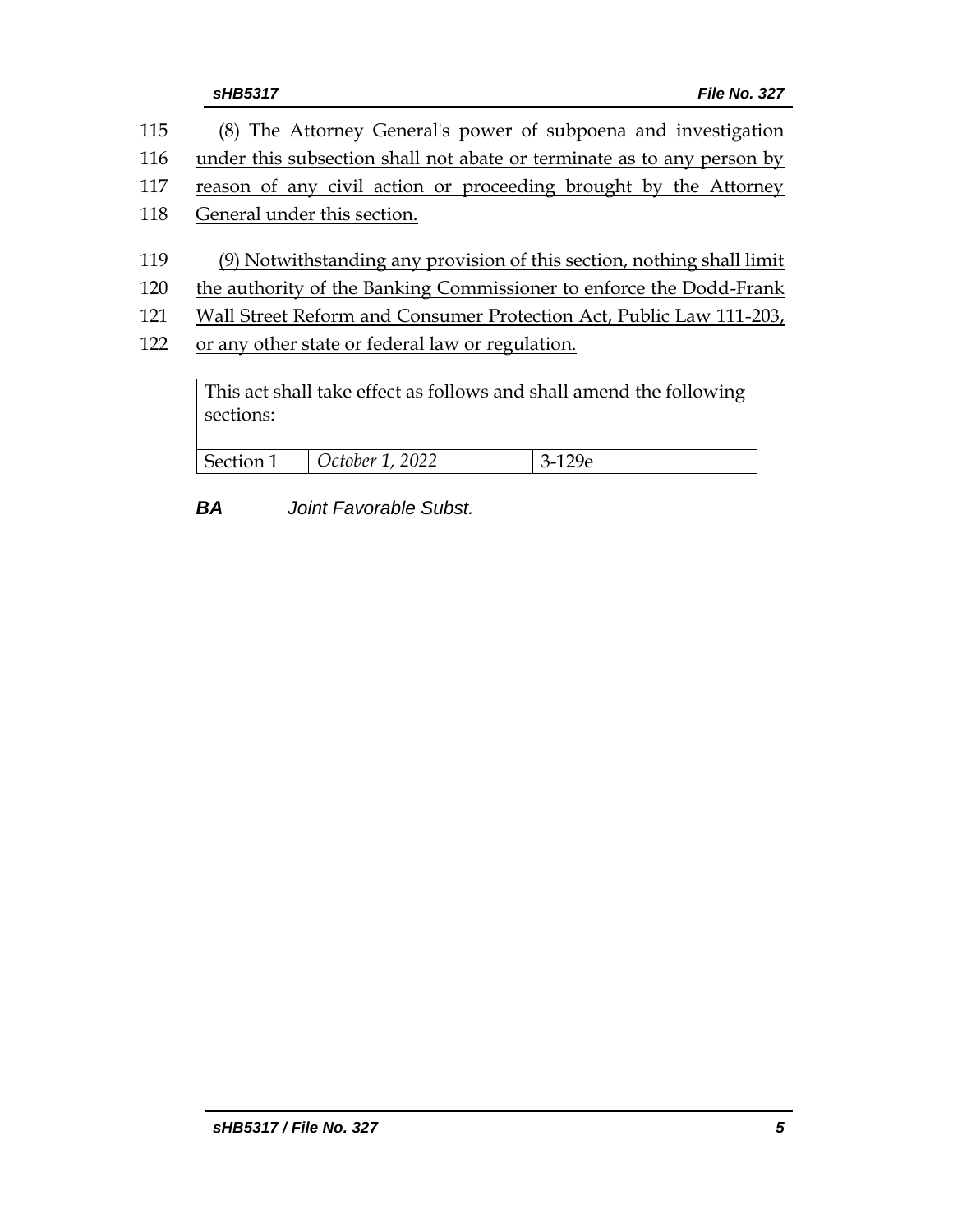*The following Fiscal Impact Statement and Bill Analysis are prepared for the benefit of the members of the General Assembly, solely for purposes of information, summarization and explanation and do not represent the intent of the General Assembly or either chamber thereof for any purpose. In general,*  fiscal impacts are based upon a variety of informational sources, including the analyst's professional *knowledge. Whenever applicable, agency data is consulted as part of the analysis, however final products do not necessarily reflect an assessment from any specific department.*

## *OFA Fiscal Note*

*State Impact:* None

*Municipal Impact:* None

#### *Explanation*

The bill expands the investigative authority of the Office of the Attorney General (OAG) to enforce the federal Dodd-Frank Wall Street Reform and Consumer Protection Act (Dodd-Frank Act) by authorizing the issuance of subpoenas.

The bill also allows OAG to apply to Hartford Superior Court to enforce a subpoena, including requesting the court impose a civil penalty of up to \$10,000. Currently, OAG may: (1) bring a civil action in a court to enforce the provisions of the Dodd-Frank Act; and (2) allows OAG to seek any relief under the Dodd-Frank Act.

This is not anticipated to result in a fiscal impact in FY 23 or FY 24, as there is no party currently identified for enforcement.

#### *The Out Years*

The bill may result in a revenue gain to the Resources of the General Fund in the outyears to the extent a party for enforcement is identified, subpoenaed, and civil actions result in penalties.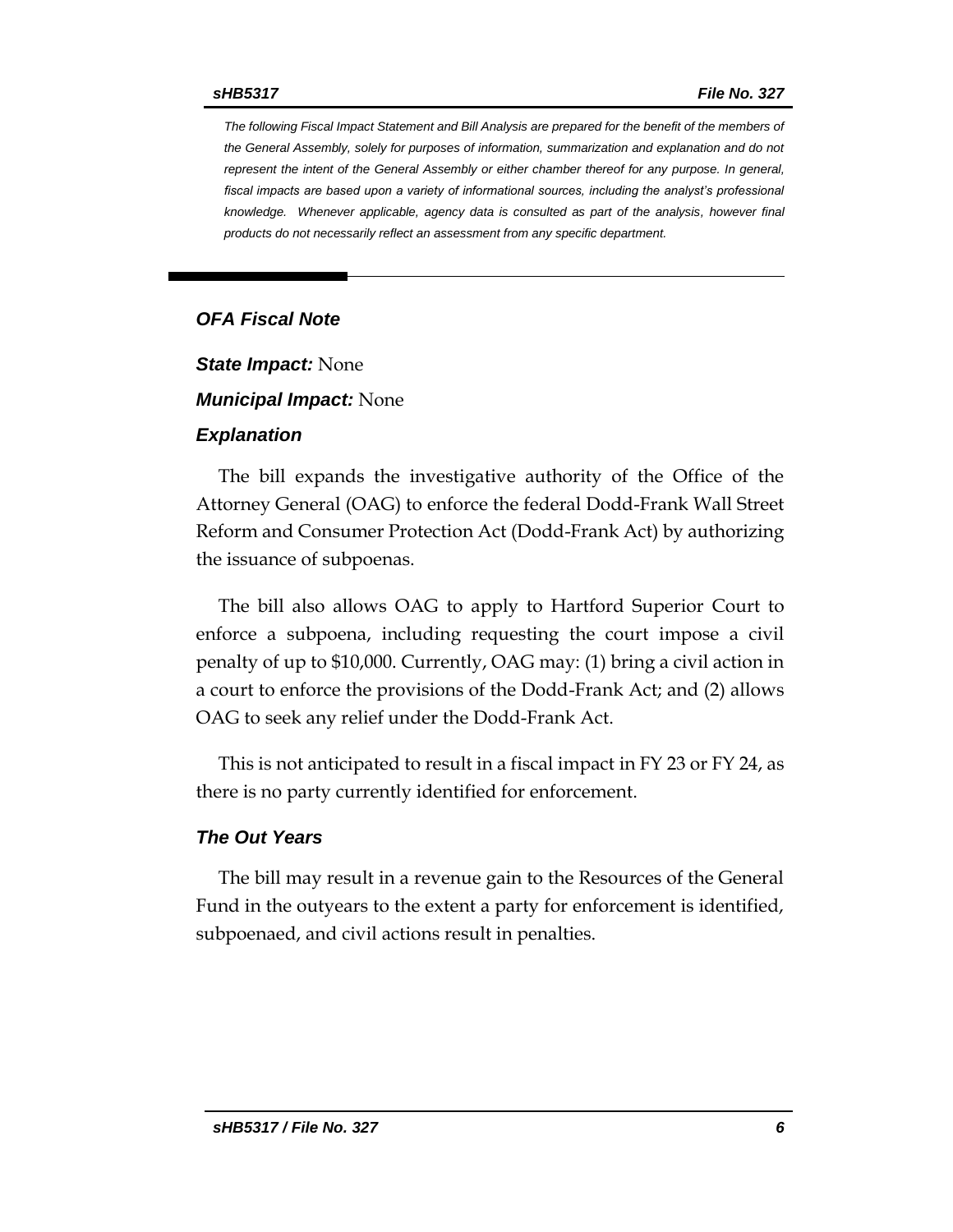## **OLR Bill Analysis sHB 5317**

## *AN ACT CONCERNING THE OFFICE OF THE ATTORNEY GENERAL AND THE DODD-FRANK WALL STREET REFORM AND CONSUMER PROTECTION ACT.*

## **SUMMARY**

This bill expands the attorney general's pre-trial investigative authority to enforce the federal Dodd-Frank Wall Street Reform and Consumer Protection Act (Dodd-Frank Act) by, among other things, authorizing him (or his designee) to issue subpoenas for documentary material, testimony, or responses to written interrogatories. It generally makes information he collects under subpoenas confidential, and specifies when and to whom it may be disclosed. The bill also allows him to apply to Hartford Superior Court to enforce a subpoena, including requesting the court impose a civil penalty of up to \$10,000.

Under existing law, the attorney general may bring a civil action in a court of competent jurisdiction to enforce the provisions of the Dodd-Frank Act that state attorneys general are authorized to enforce. He may also seek any relief that the Dodd-Frank Act authorizes state attorneys general to seek.

The bill expressly provides that (1) the attorney general's subpoena and investigation powers under the bill will not lessen or end for any person because of any Dodd-Frank Act-related civil action or proceeding he may bring and (2) nothing in it limits the banking commissioner's authority to enforce the Dodd-Frank Act or any other state or federal law or regulation.

EFFECTIVE DATE: October 1, 2022

## **SUBPOENA POWER**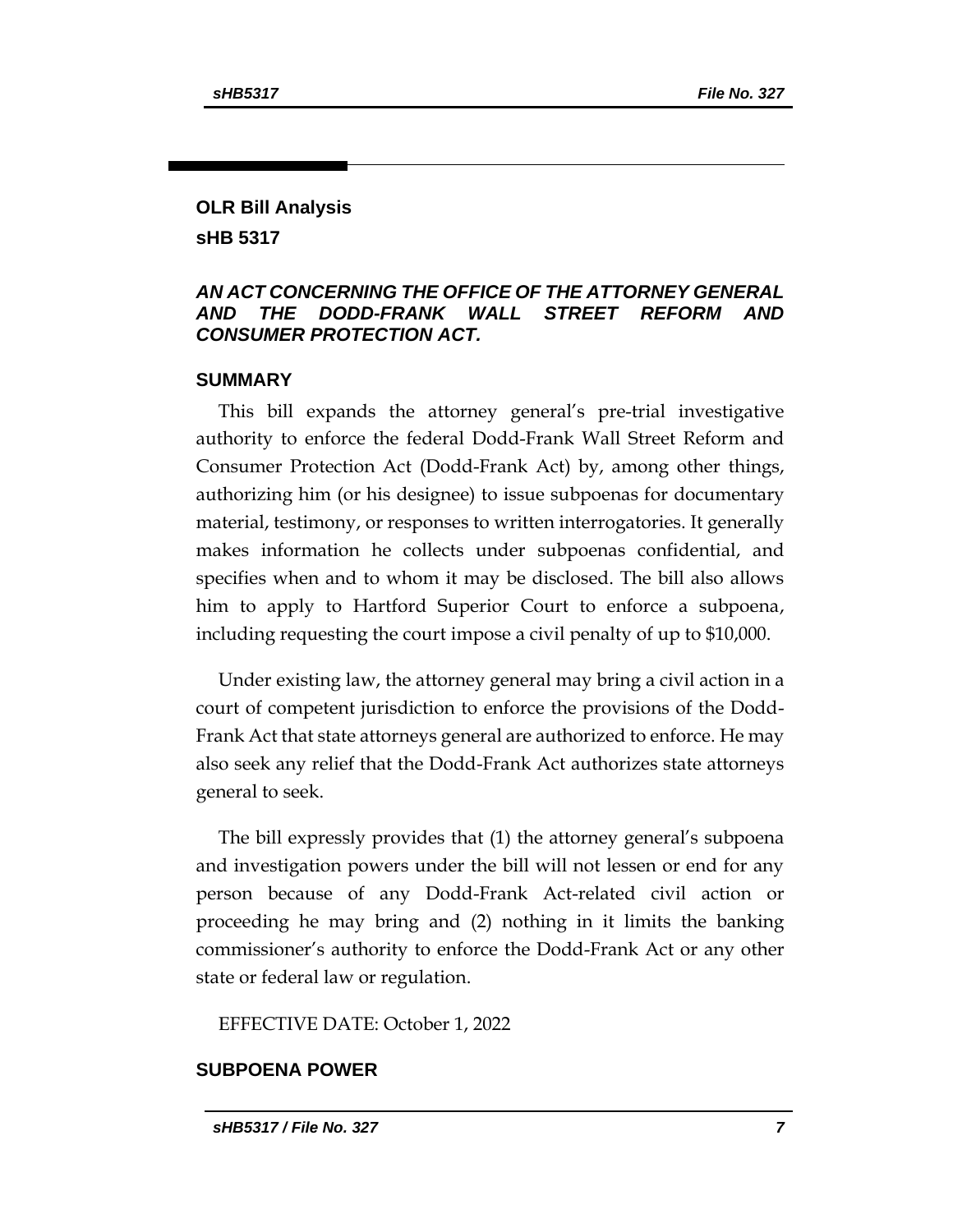The bill allows the attorney general, during an investigation, to subpoena anyone in or outside the state who he has reason to believe has violated the provisions of the Dodd-Frank Act that he is authorized to enforce under existing law.

Before starting an action or proceeding against a person, the attorney general may specifically demand, in writing and by subpoena, for him or her to:

- 1. submit documentary material (including written, recorded, or electronic information);
- 2. appear before the attorney general and testify in or outside the state; or
- 3. respond to written interrogatories on relevant matters within the scope of an alleged violation.

The bill requires that subpoenas for documentary material state:

- 1. the nature of the alleged violation;
- 2. the types of documentary material to be reproduced, specific enough to allow the material to be accurately identified; and
- 3. a date that allows a reasonable time to respond.

Similarly, the bill requires that all written interrogatories provide a return date that allows a reasonable time to respond.

Additionally, all testimony taken in accordance with a Dodd-Frank Act-related action or proceeding and all written interrogatory responses provided must be under oath and not be publicly disclosed. Also, a written transcript must be made of the testimony, with a copy furnished to the person testifying. Subpoenas issued under the bill cannot require anything that would be privileged or precluded from disclosure if demanded in a grand jury investigation.

Subpoenas, notices of deposition, and written interrogatories may be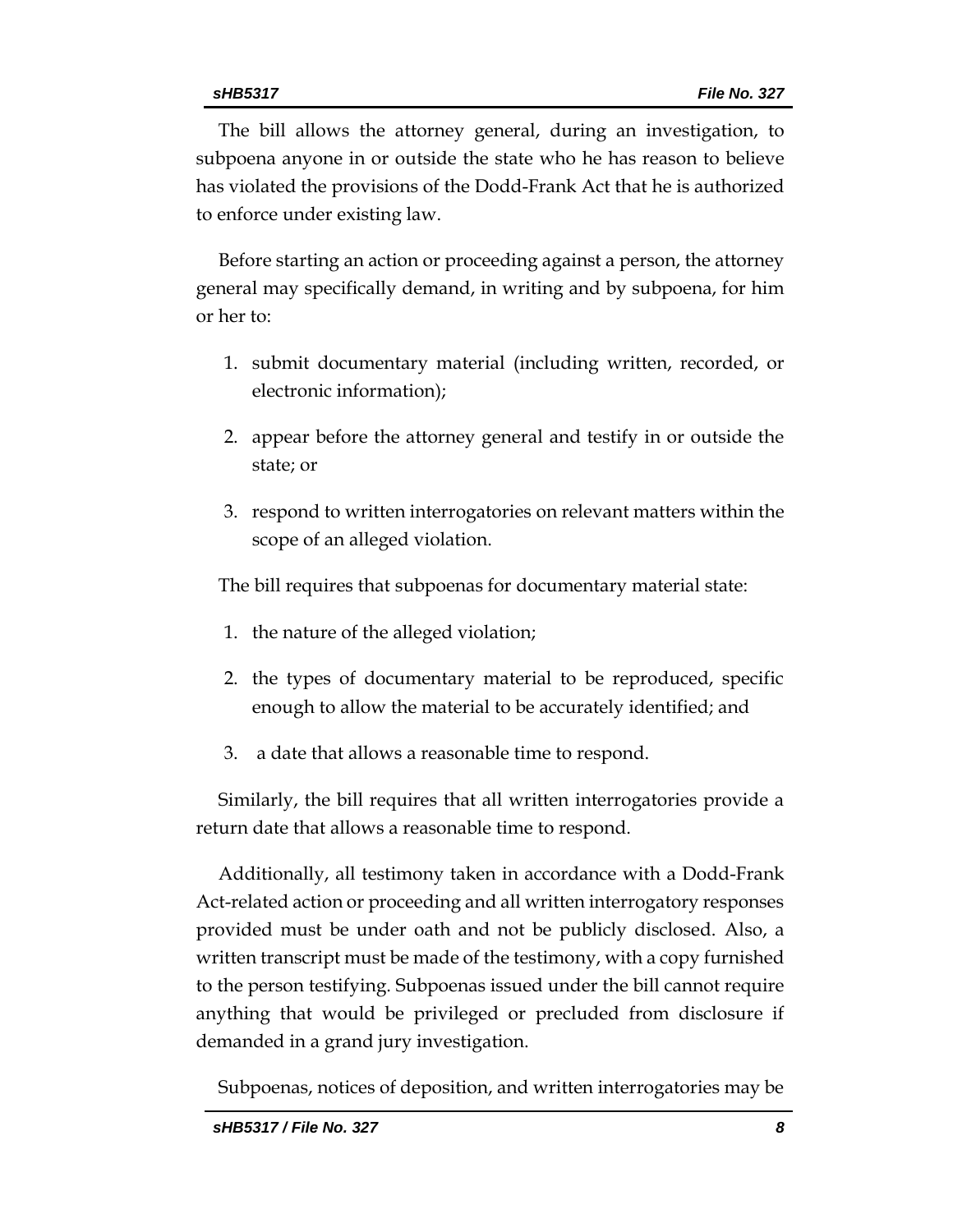served:

- 1. on the person or at his or her usual residence;
- 2. through a registered agent; or
- 3. by registered or certified mail, return receipt requested, with a copy addressed to the person to be served at his or her (a) principal place of business in Connecticut, (b) principal office, or (c) residence.

The bill requires that the following information be held in the attorney general's custody and not be disclosed to the public or subject to inspection or disclosure under the state's Freedom of Information Act:

- 1. the identity of individuals who submit documentary information or testimony to the attorney general and what they submit, whether they do so in response to a subpoena issued under the bill or voluntarily, and
- 2. and all information the attorney general obtains, collects, or prepares in connection with a Dodd-Frank Act investigation.

Under the bill, documentary material that is given must be returned, or erased if it's electronic, when the investigation ends or on the final determination of an action or proceeding. The bill allows a person who is served a subpoena to disclose its existence and any information he or she provides in response to it, unless prohibited by court order.

# *Use and Disclosure of Confidential Information*

The bill allows the attorney general to disclose confidential material (i.e., original or copies of documentary material, interrogatory responses, or written transcripts of oral testimony or other information produced under a subpoena) to a person orally testifying in a Dodd-Frank Act investigation when he reasonably:

1. determines its use is necessary to bring out evidence of a